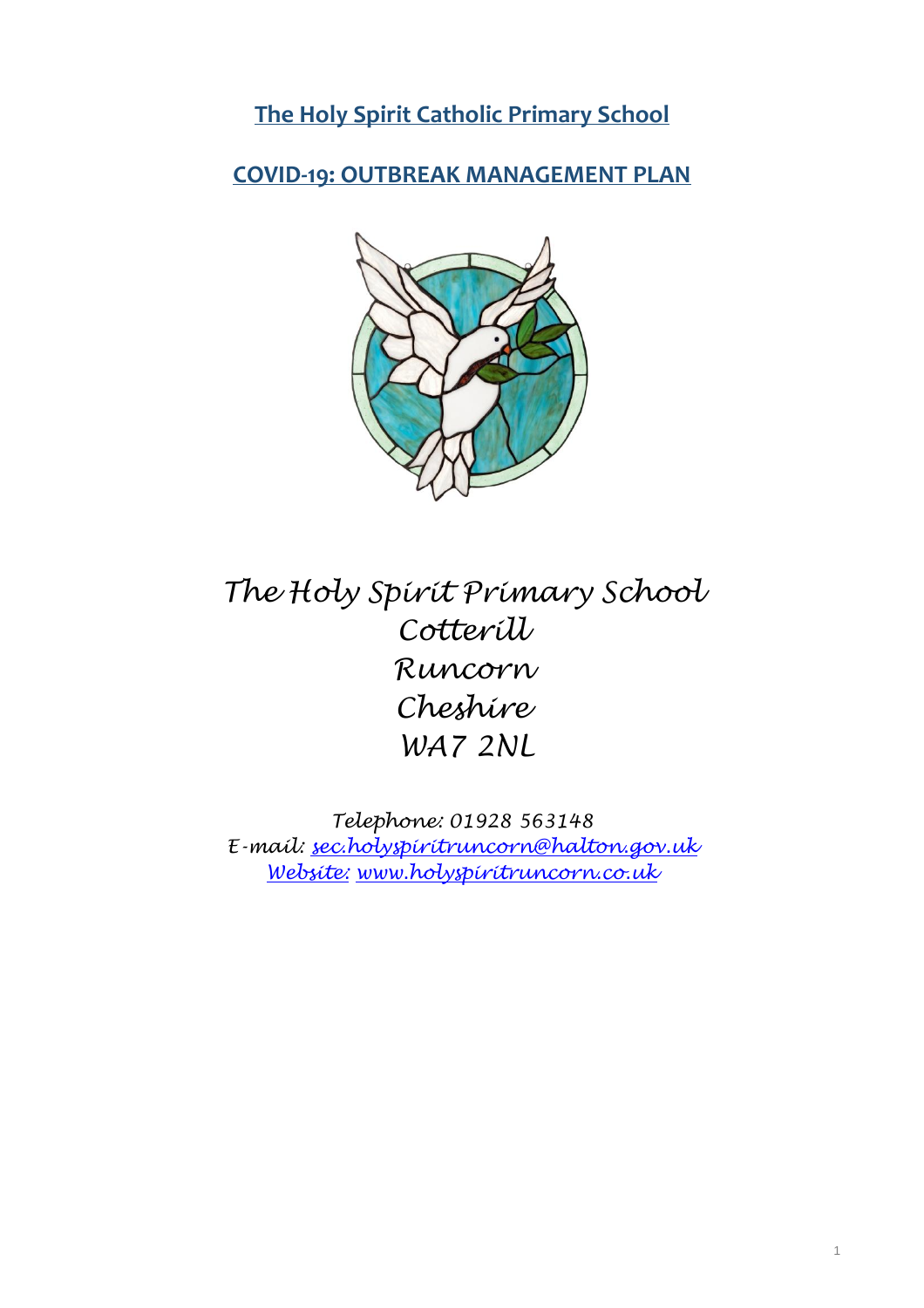This plan is based on th[e contingency framework for managing local outbreaks](https://www.gov.uk/government/publications/coronavirus-covid-19-local-restrictions-in-education-and-childcare-settings) of COVID-19 and the [schools operational guidance from step 4,](https://www.gov.uk/government/publications/actions-for-schools-during-the-coronavirus-outbreak) provided by the Department for Education (DfE).

The Holy Spirit Catholic Primary School will only implement some, or all, of the measures in this plan in response to recommendations provided by our local authority (LA), director of public health (DPH), Public Health England (PHE) health protection team or the national government.

It may be necessary to implement these measures in the following circumstances, for example:

- To help manage a COVID-19 outbreak within the school
- If COVID-19 infection rates in the community are extremely high, and other measures have failed to reduce transmission
- As part of a package of measures responding to a 'variant of concern' (VoC)

The school will continue to review its Covid-19 Risk Assessment as and when required.

| Approved by:        | Lorraine Connolly | <b>Date: 1.09.2021</b> |
|---------------------|-------------------|------------------------|
| Last reviewed on:   |                   |                        |
| Next review due by: | 01.09.22          |                        |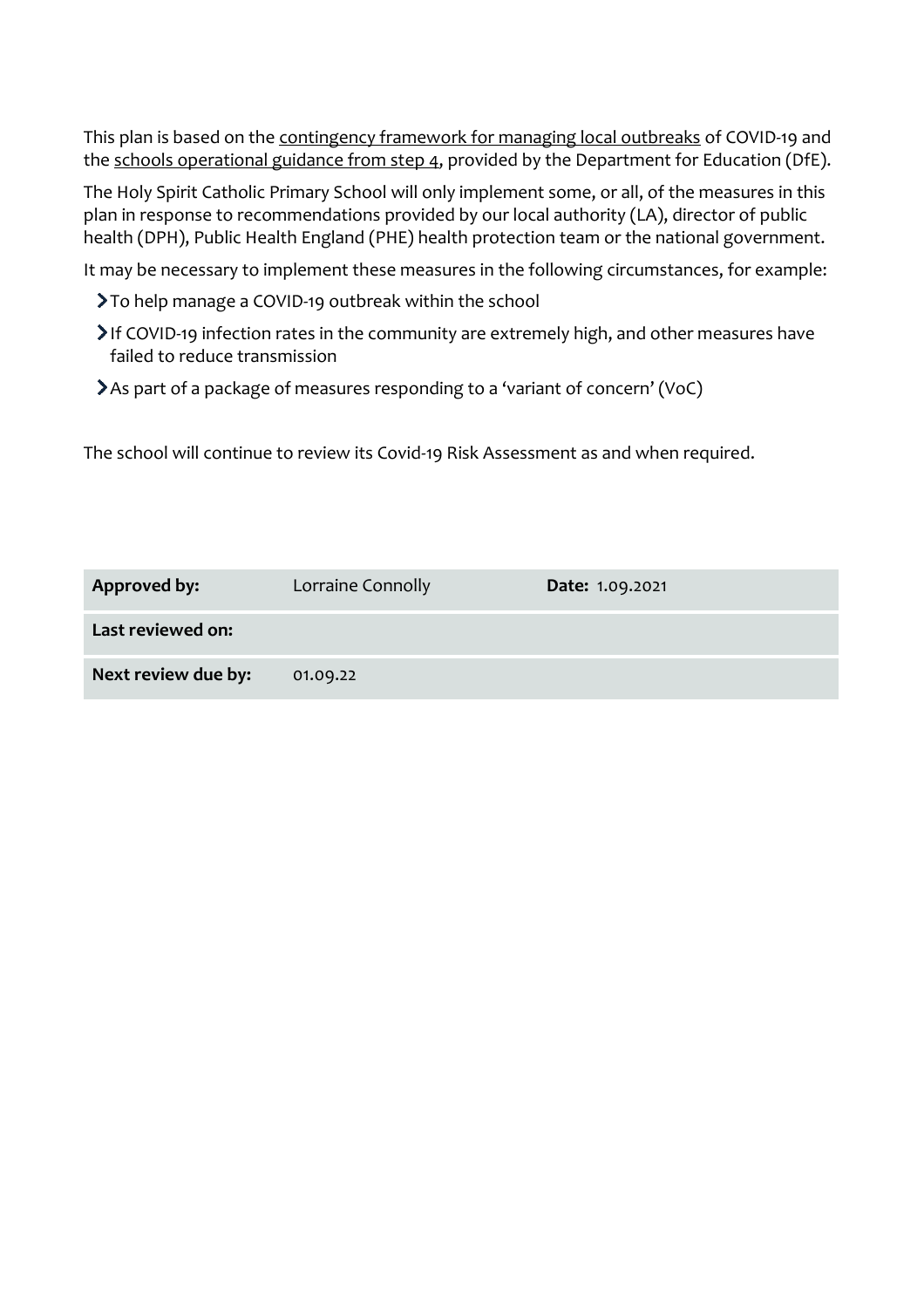### **1. Seeking public health advice**

Actions will be considered when either of the following thresholds are met:

- There are 5 positive cases amongst pupils or staff who are likely to have mixed closely within a 10-day period
- 10% of pupils or staff who are likely to have mixed closely test positive within a 10 day period

When one of the thresholds above is met, we will review the testing, hygiene and ventilation measures already in place.

We will also seek public health advice from a director of public health or health protection team. Lorraine Connolly will be responsible for seeking this advice, and will do so by telephoning the DfE helpline (0800 046 8687)

### **2. Shielding**

The Holy Spirit Catholic Primary School will adhere to national guidance on the reintroduction of shielding, which would apply to those on the shielded [patient list \(SPL\).](https://digital.nhs.uk/coronavirus/shielded-patient-list)

School Leaders will speak to individuals required to shield about additional protective measures in school or arrangements for home working or learning.

#### **3. Other measures**

If recommended, The Holy Spirit Catholic Primary School will limit:

- Residential and/or Educational visits;
- >Transition Days;
- Parents coming into school: parent/carer consultation, assemblies, collective worship, school meal;
- Christmas Production and/or other live performances

If recommended, we will reintroduce:

- Bubbles, to reduce mixing between groups
- Face coverings in communal areas and classrooms for staff and visitors (unless exempt)

#### **4. Attendance restrictions**

Attendance restrictions will only be recommended as a last resort. If recommended, we will implement the measures in this section.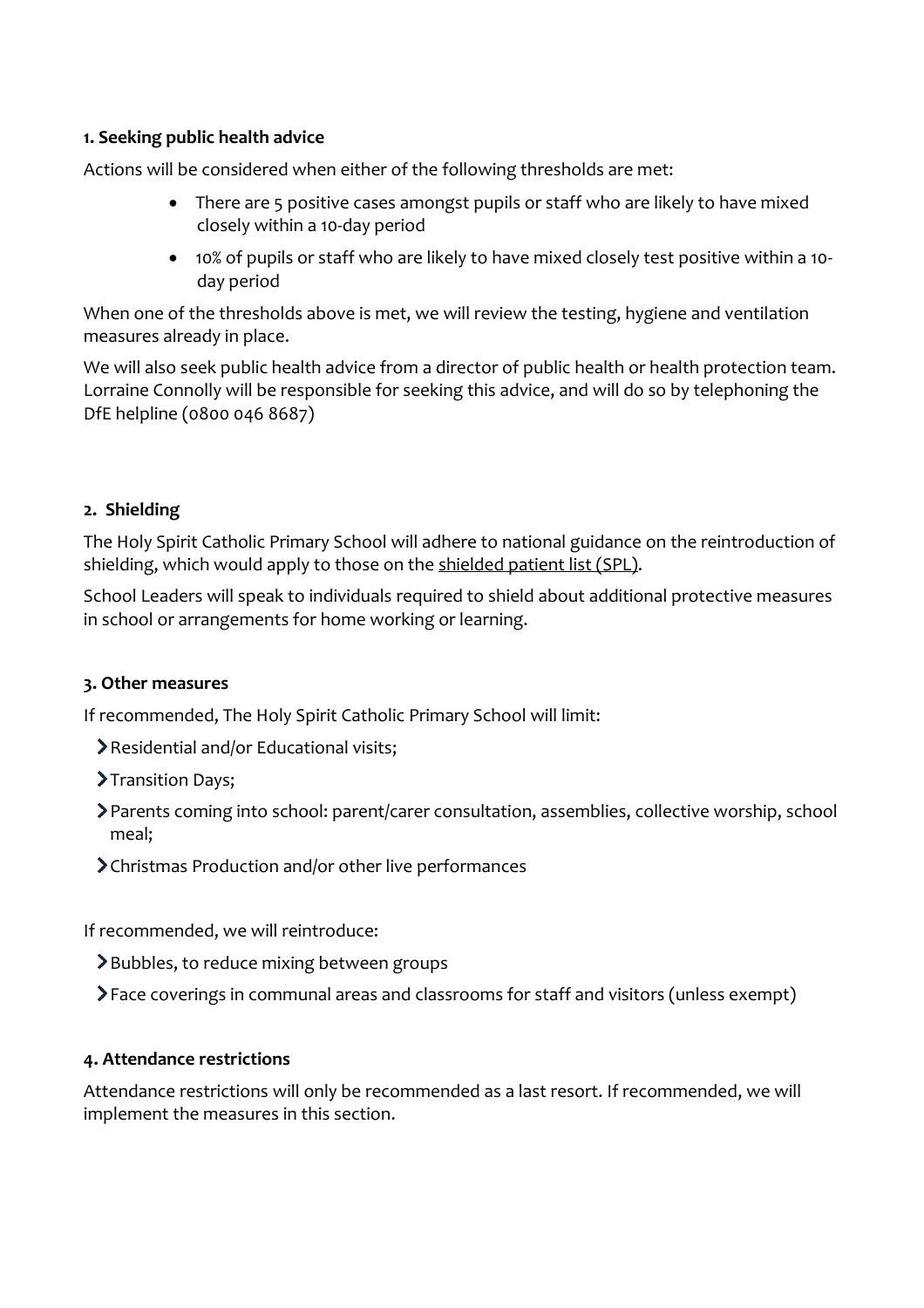### **4.1 Eligibility to remain in school**

In the first instance, we will stay open for:

- o Vulnerable pupils
- o Children of critical workers
- o Reception, Year 1 and Year 2 pupils

If further restrictions are recommended, we will stay open for:

- o Vulnerable pupils
- o Children of critical workers

# **4.2 Education and support for pupils at home**

All other pupils will be required to stay at home and will receive remote education.

We will aim to deliver remote education that meets the same quality and quantity of education that pupils would receive in school, as outlined in our Remote Learning Policy.

The school will continue to provide meals or lunch parcels for pupils eligible for benefitsrelated free school meals while they are not attending school because of COVID-19 isolation guidelines. School staff will organise school vouchers to be sent and, where necessary organise central points where parents/carers can collect food.

# **4.3 Wraparound care**

We will limit access to before and after-school activities and wraparound care during term time and the summer holidays to those that need it most and booking will be required.

The Headteacher will communicate who will be eligible to attend once the restrictions are confirmed.

# **4.4 Safeguarding**

The Holy Spirit Catholic Primary School will review our Safeguarding (inc.Child Protection) Policy to make sure it reflects the local restrictions and remains effective.

The Holy Spirit Catholic Primary School will aim to have a trained DSL or deputy DSL on site wherever possible.

If the DSL (or Deputy DSL) is unavailable, they can be contacted remotely by email or phone or on occasions where there is no DSL or deputy on site, a senior leader will take responsibility for co-ordinating safeguarding on site.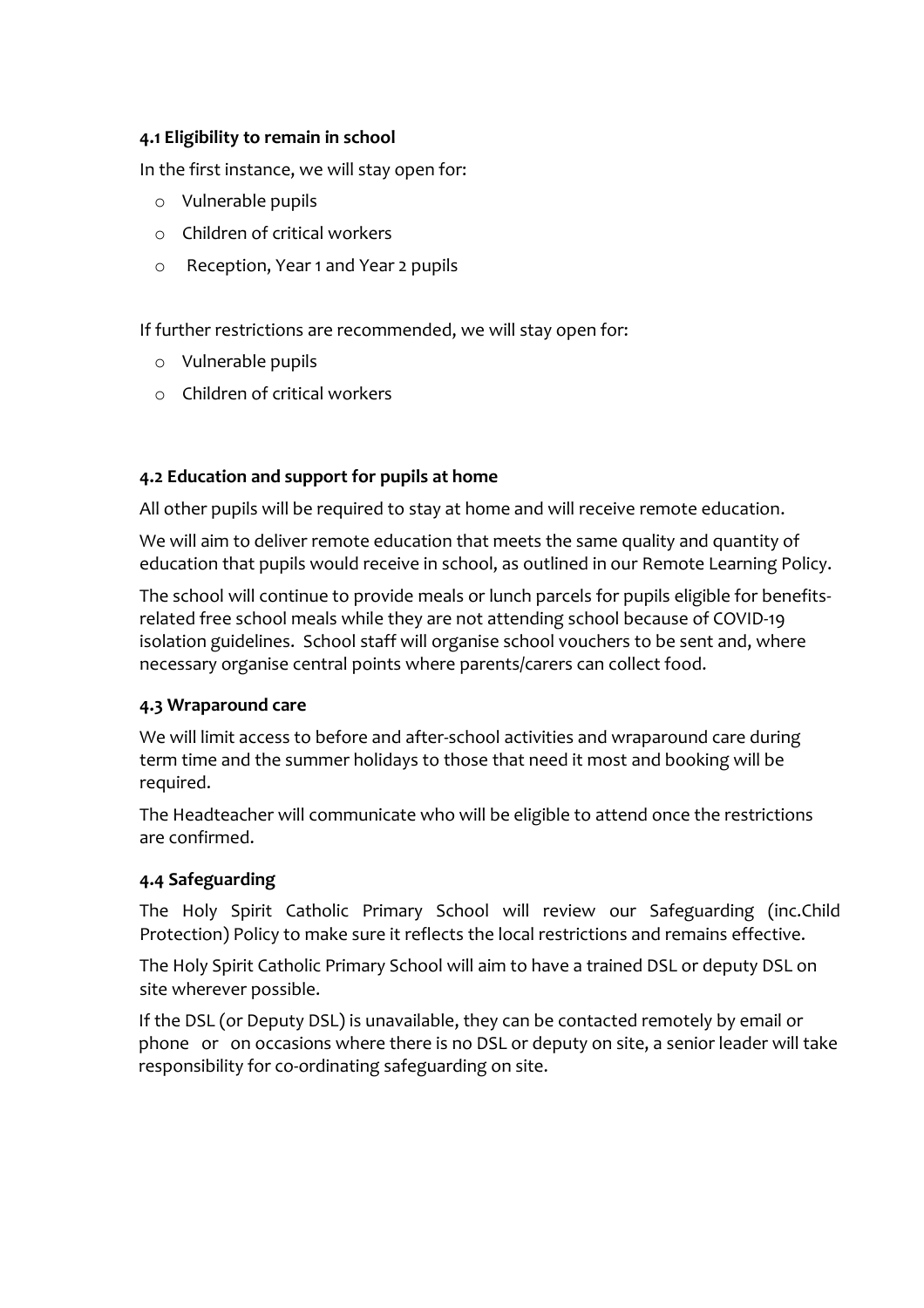### **Control measures**

### **You should:**

- 1. Ensure good hygiene for everyone.
- 2. Maintain appropriate cleaning regimes.
- 3. Keep occupied spaces well ventilated.
- 4. Follow public health advice on testing, self-isolation and managing confirmed cases of COVID-19.

### **1. Ensure good hygiene for everyone**

### **Hand hygiene**

Frequent and thorough hand cleaning should now be regular practice. You should continue to ensure that pupils clean their hands regularly. This can be done with soap and water or hand sanitiser.

# **Respiratory hygiene**

The 'catch it, bin it, kill it' approach continues to be very important.

The [e-Bug COVID-19 website](https://e-bug.eu/eng_home.aspx?cc=eng&ss=1&t=Information%20about%20the%20Coronavirus) contains free resources for you, including materials to encourage good hand and respiratory hygiene.

# **Use of personal protective equipment (PPE)**

Most staff in schools will not require PPE beyond what they would normally need for their work. The guidance on the use of PPE in education, childcare and children's social care [settings](https://www.gov.uk/government/publications/safe-working-in-education-childcare-and-childrens-social-care) provides more information on the use of PPE for COVID-19.

# **2. Maintain appropriate cleaning regimes, using standard products such as detergents**

You should put in place and maintain an appropriate cleaning schedule. This should include regular cleaning of areas and equipment (for example, twice per day), with a particular focus on frequently touched surfaces.

PHE has published guidance on the [cleaning of non-healthcare settings.](https://www.gov.uk/government/publications/covid-19-decontamination-in-non-healthcare-settings)

# **3. Keep occupied spaces well ventilated**

When your school is in operation, it is important to ensure it is well ventilated and that a comfortable teaching environment is maintained.

You should identify any poorly ventilated spaces as part of your risk assessment and take steps to improve fresh air flow in these areas, giving particular consideration when holding events where visitors such as parents are on site, for example, school plays.

Mechanical ventilation is a system that uses a fan to draw fresh air or extract air from a room. These should be adjusted to increase the ventilation rate wherever possible and checked to confirm that normal operation meets current guidance and that only fresh outside air is circulated.

If possible, systems should be adjusted to full fresh air or, if this is not possible, then systems should be operated as normal as long as they are within a single room and supplemented by an outdoor air supply.

Where mechanical ventilation systems exist, you should ensure that they are maintained in accordance with the manufacturers' recommendations.